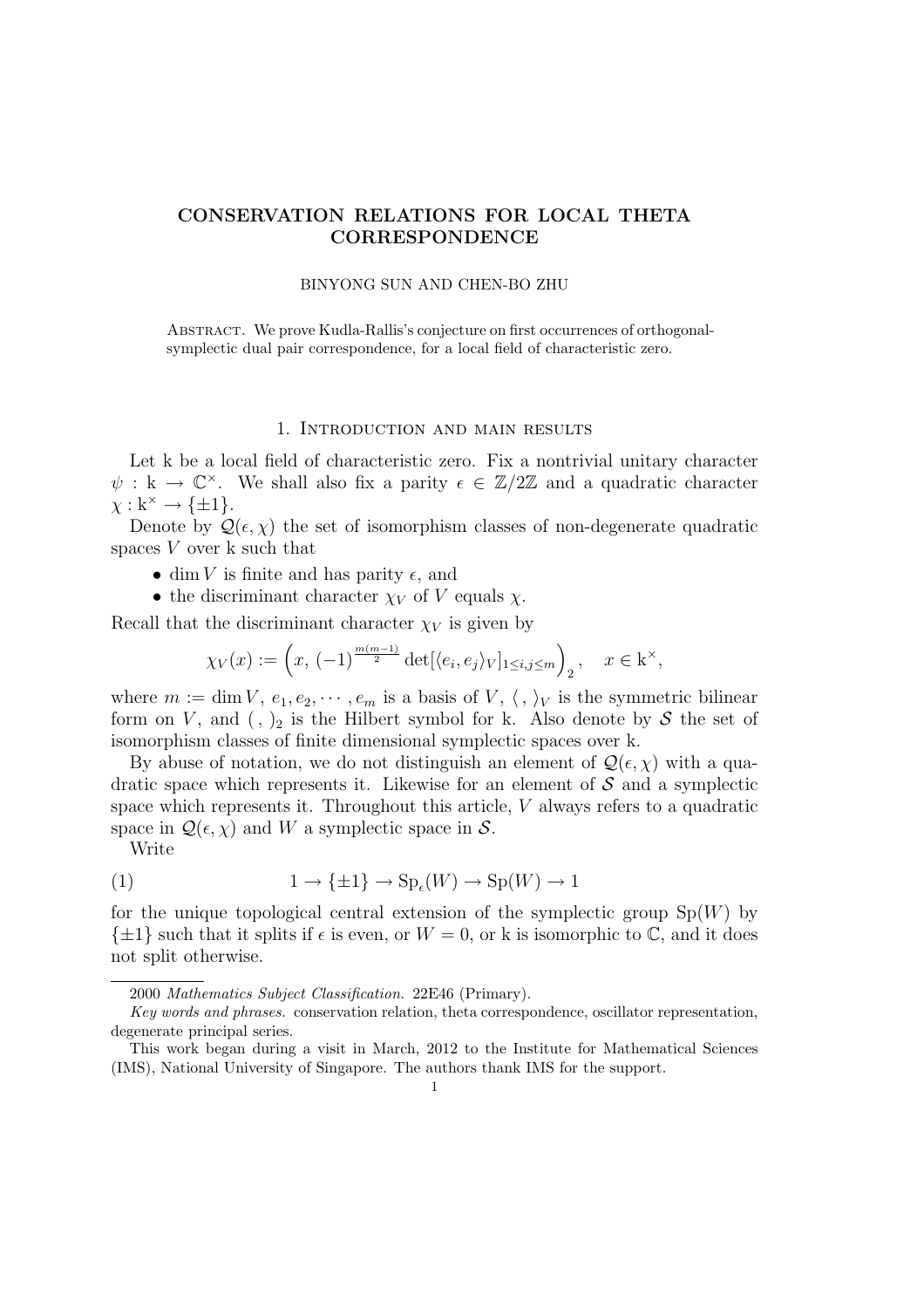Put

$$
\mathbf{W} := V \otimes W,
$$

to be viewed as a symplectic space under the form

$$
\langle v \otimes w, v' \otimes w' \rangle_{\mathbf{W}} := \langle v, v' \rangle_V \langle w, w' \rangle_W,
$$

where  $\langle , \rangle_V$  and  $\langle , \rangle_W$  are the non-degenerate symmetric form and the symplectic form on  $V$  and  $W$ , respectively. Denote by

$$
\mathbf{H} := \mathbf{W} \times k
$$

the Heisenberg group associated to  $W$ , whose multiplication is given by

$$
(u,t)(u',t') := (u+u',t+t'+\langle u,u'\rangle_{\mathbf{W}}).
$$

The group  $Sp(W)$  acts on **H** as automorphisms by

$$
g \cdot (u, t) := (gu, t).
$$

It induces an action of  $O(V) \times Sp_{\epsilon}(W)$  on **H** via the obvious homomorphism

$$
O(V) \times Sp_{\epsilon}(W) \to O(V) \times Sp(W) \to Sp(\mathbf{W}).
$$

This defines a semidirect product (the Jacobi group)

(2) 
$$
\mathbf{J}_{V,W} := (\mathcal{O}(V) \times \mathcal{S} \mathcal{p}_{\epsilon}(W)) \ltimes \mathbf{H}.
$$

We are concerned with the smooth oscillator representation  $\omega_{V,W}$  [Ho1, MVW] of the Jacobi group  $\mathbf{J}_{V,W}$ . Up to isomorphism,  $\omega_{V,W}$  is the unique representation with the following properties: [Ho2, Part II], [MVW, Chapter 2]

- $\bullet$  it is a smooth representation if k is non-archimedean, and a smooth Fréchet representation of moderate growth if k is archimedean;
- as a representation of H, it is irreducible with central character  $\psi$ ;
- for every Lagrangian subspace L of W, denote by  $\lambda_{VL}$  the unique (up to scalar multiplication) nonzero (continuous in the archimedean case) linear functional on  $\omega_{V,W}$  which is invariant under  $V \otimes L \subset \mathbf{H}$ , then  $\lambda_{V,L}$  is  $O(V)$ -invariant;
- it is genuine as a representation of  $Sp_{\epsilon}(W)$ , namely, the central element  $-1 \in \text{Sp}_{\epsilon}(W)$  acts through the scalar multiplication by  $-1 \in \mathbb{C}$ .

The reader is referred to [du, Definition 1.4.1] or [Sun, Section 2] for the notion of "smooth Fréchet representations of moderate growth" in the setting of Jacobi groups.

Denote by  $\text{Irr}(\text{O}(V))$  the isomorphism classes of irreducible admissible smooth representations of the orthogonal group  $O(V)$  if k is non-archimedean, and the isomorphism classes of irreducible Casselman-Wallach representations of  $O(V)$  if k is archimedean. The reader may consult [Ca] and [Wal, Chapter 11] for details about Casselman-Wallach representations. Similarly, denote by  $\text{Irr}(\text{Sp}_{\epsilon}(W))$  the isomorphism classes of irreducible admissible genuine smooth representations of  $\mathrm{Sp}_{\epsilon}(W)$  if k is non-archimedean, and the isomorphism classes of irreducible genuine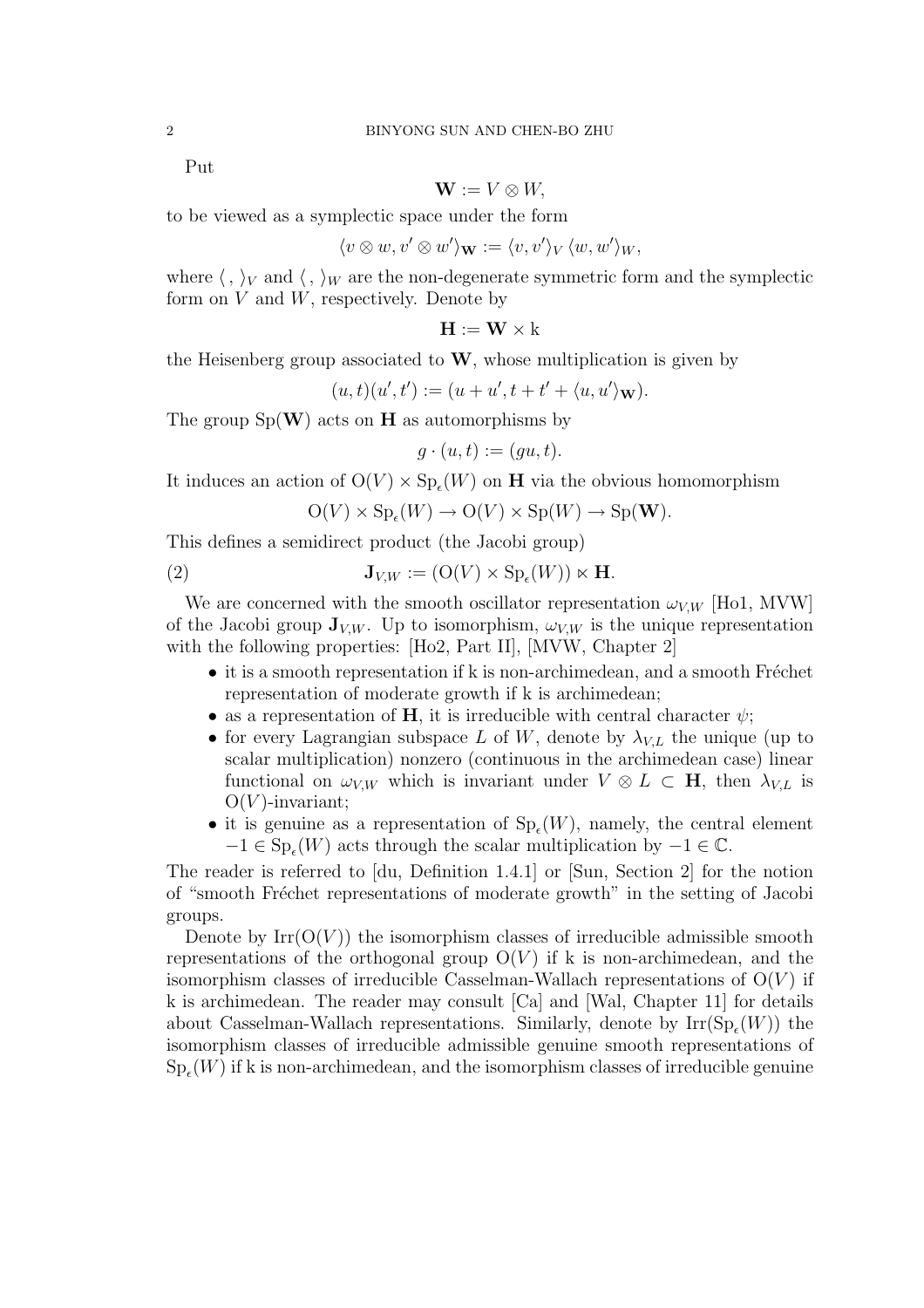Casselman-Wallach representations of  $\text{Sp}_{\epsilon}(W)$  if k is archimedean. Throughout this article,  $\pi$  denotes a representation in  $\text{Irr}(\text{O}(V))$  and  $\rho$  denotes a representation in Irr( $\text{Sp}_{\epsilon}(W)$ ). We are interested in occurrences of  $\pi$  and  $\rho$  in the local theta correspondence [Ho3, MVW].

Before we state our main results, we recall two important facts: Kudla's persistence principal [Ku, Propositions 4.1 and 4.5] and non-vanishing of theta liftings in stable range ([Ku, Propositions 4.3 and 4.5], and [PP, Theorem 1] for the archimedean case).

We first consider the case of orthogonal groups. Kudla's persistence principle says that if  $W_1, W_2 \in \mathcal{S}$  and dim  $W_1 \le \dim W_2$ , then

 $\text{Hom}_{O(V)}(\omega_{V,W_1}, \pi) \neq 0$  implies  $\text{Hom}_{O(V)}(\omega_{V,W_2}, \pi) \neq 0$ .

Non-vanishing of theta liftings in stable range says that if dim  $W \geq 2 \dim V$ , then

 $\text{Hom}_{\Omega(V)}(\omega_{V,W}, \pi) \neq 0.$ 

Define the first occurrence index

(3) 
$$
n(\pi) := \min\left\{\frac{1}{2}\dim W \mid W \in \mathcal{S}, \text{Hom}_{O(V)}(\omega_{V,W}, \pi) \neq 0\right\}.
$$

The conservation relation for orthogonal groups is the following

**Theorem A.** For any  $V \in \mathcal{Q}(\epsilon, \chi)$  and  $\pi \in \text{Irr}(\mathcal{O}(V))$ , one has that  $n(1) + n(1) \geq 1+1$ 

$$
\mathrm{n}(\pi)+\mathrm{n}(\pi\otimes\det)=\dim V
$$

where "det" stands for the determinant character of  $O(V)$ .

Remark: Theorem A was conjectured by Kudla and Rallis [KR3, Conjecture C]. In the non-archimedean case and for  $\pi$  irreducible cuspidal, Theorem A was proved in [Mi, Theorem 2].

Now we consider the case of symplectic groups. For any U in  $\mathcal{Q}(\epsilon,\chi)$  (or  $\mathcal{S}$ ), denote by  $U^-$  the space U equipped with the form scaled by  $-1$ . Two quadratic spaces  $V_1, V_2 \in \mathcal{Q}(\epsilon, \chi)$  are said to be in the same Witt tower if the quadratic space  $V_1 \oplus V_2^-$  splits. This defines an equivalence relation on  $\mathcal{Q}(\epsilon,\chi)$ . An equivalence class of this relation is called an (orthogonal) Witt tower.

Denote by  $\mathcal{T}(\epsilon,\chi)$  the set of Witt towers in  $\mathcal{Q}(\epsilon,\chi)$ . By the classification of quadratic spaces over a local field, we know that

(4) 
$$
\sharp(\mathcal{T}(\epsilon,\chi)) = \begin{cases} 2, & \text{if k is non-archimedean;} \\ 1, & \text{if k is isomorphic to } \mathbb{C}; \\ \infty, & \text{if k = R.} \end{cases}
$$

Kudla's persistence principle says that for any given  $T \in \mathcal{T}(\epsilon, \chi)$ , if  $V_1, V_2 \in T$ and dim  $V_1 \leq \dim V_2$ , then

$$
\mathrm{Hom}_{\mathrm{Sp}_{\epsilon}(W)}(\omega_{V_1,W},\rho)\neq 0 \quad \text{implies} \quad \mathrm{Hom}_{\mathrm{Sp}_{\epsilon}(W)}(\omega_{V_2,W},\rho)\neq 0.
$$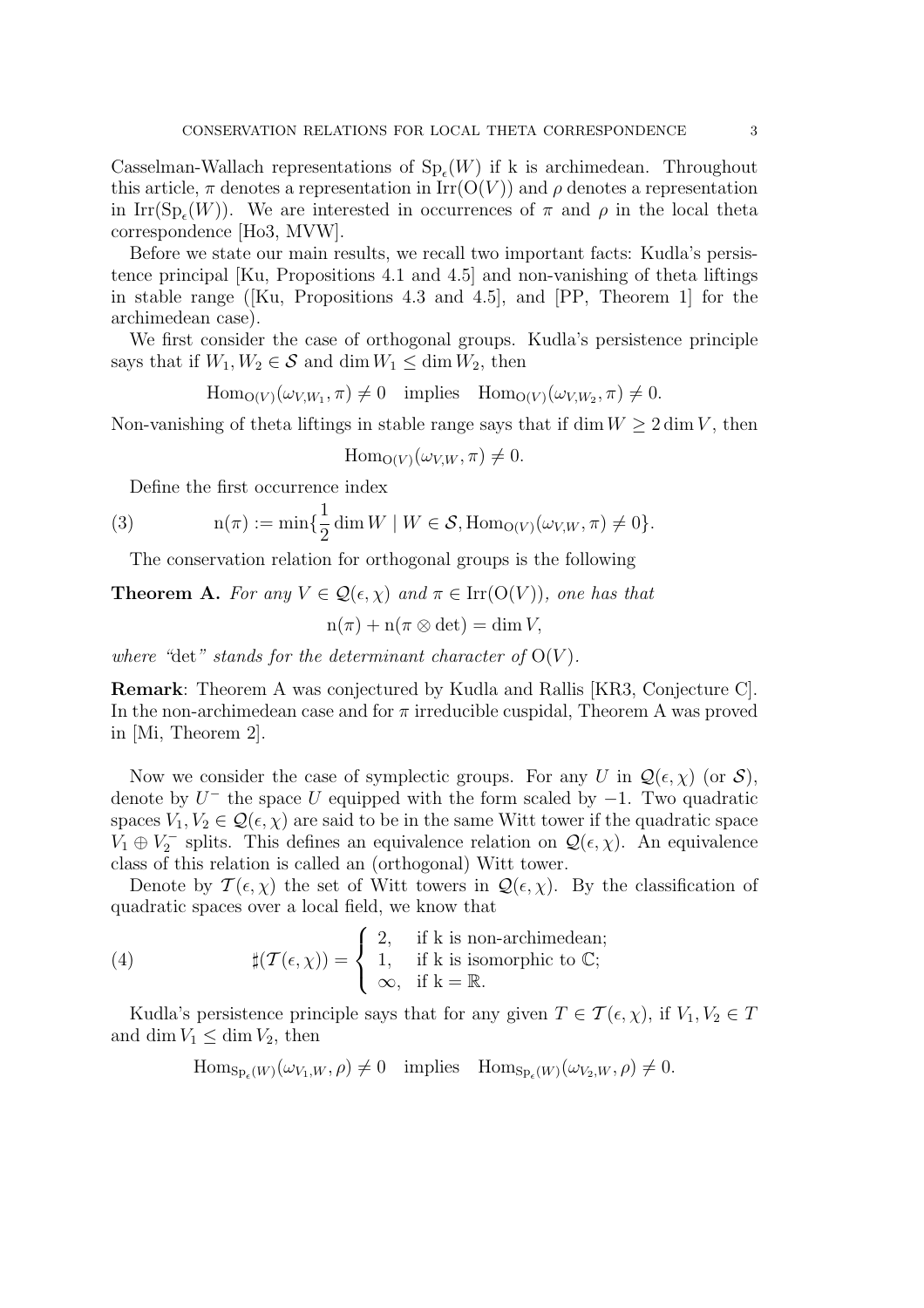Non-vanishing of stable range theta liftings says that if  $V \in T$  and dim  $V \geq$  $\min{\dim V' | V' \in T} + 2 \dim W$ , then

$$
\mathrm{Hom}_{\mathrm{Sp}_{\epsilon}(W)}(\omega_{V,W},\rho)\neq 0.
$$

Define the first occurrence index

(5)  $m_T(\rho) := \min\{\dim V \mid V \in T, \, \text{Hom}_{\text{Sp}_{\epsilon}(W)}(\omega_{V,W}, \rho) \neq 0\}.$ 

The conservation relation for non-archimedean symplectic groups is the following

**Theorem B.** Assume that k is non-archimedean. For any  $W \in \mathcal{S}$  and  $\rho \in \mathcal{S}$  $\mathrm{Irr}(\mathrm{Sp}_{\epsilon}(W)),$  one has that

$$
\sum_{T \in \mathcal{T}(\epsilon,\chi)} \mathbf{m}_T(\rho) = 2 \dim W + 4.
$$

Remark: Theorem B was conjectured by Kudla and Rallis [KR3, Conjecture A]. They also proved the result for  $\rho$  irreducible cuspidal [KR3, Corollary 3].

The situation is more complicated in the case of real symplectic groups due to the abundance of real orthogonal Witt towers. We observe that if  $T_1, T_2 \in \mathcal{T}(\epsilon, \chi)$ are two different Witt towers and  $V_i \in T_i$   $(i = 1, 2)$ , then  $V_1 \oplus V_2^-$  has even dimension (from the parity assumption), trivial discriminant character (from the same discriminate character assumption), and does not split. Therefore we must have

(6) the split rank of 
$$
(V_1 \oplus V_2^-) \leq \frac{\dim V_1 + \dim V_2 - 4}{2}
$$
.

We say that  $T_1$  and  $T_2$  are adjacent if the equality holds in (6). When k is nonarchimedean, the two Witt towers in  $\mathcal{T}(\epsilon,\chi)$  are adjacent. When  $k = \mathbb{R}$ , every Witt tower in  $T(\epsilon, \chi)$  has exactly two adjacent Witt towers (in  $T(\epsilon, \chi)$ ).

We put

(7) 
$$
m(\rho) := \min\{m_T(\rho) \mid T \in \mathcal{T}(\epsilon, \chi)\}.
$$

We have the following conservation relation for real symplectic groups.

**Theorem C.** Assume that  $k = \mathbb{R}$ . For any  $W \in \mathcal{S}$  and  $\rho \in \text{Irr}(\text{Sp}_{\epsilon}(W))$ , one has that

 $\min\{m_{T_1}(\rho)+m_{T_2}(\rho) \mid T_1, T_2 \in \mathcal{T}(\epsilon, \chi), T_1 \neq T_2\} = 4n+4,$ 

where  $2n := \dim W$ . In fact we have the following more precise assertions.

(a): We have m( $\rho$ )  $\leq 2n+2$ .

(b): If m( $\rho$ ) = 2n + 2, then

 $\sharp\{T\in\mathcal{T}(\epsilon,\chi)\mid\mathrm{m}_{\mathcal{T}}(\rho)=2n+2\}=2,$ 

and the two Witt towers in the above set are adjacent. (c): If m( $\rho$ )  $\leq 2n+1$ , then

• there is a unique Witt tower  $T_\rho \in \mathcal{T}(\epsilon, \chi)$  such that  $m_{T_\rho}(\rho) = m(\rho)$ ;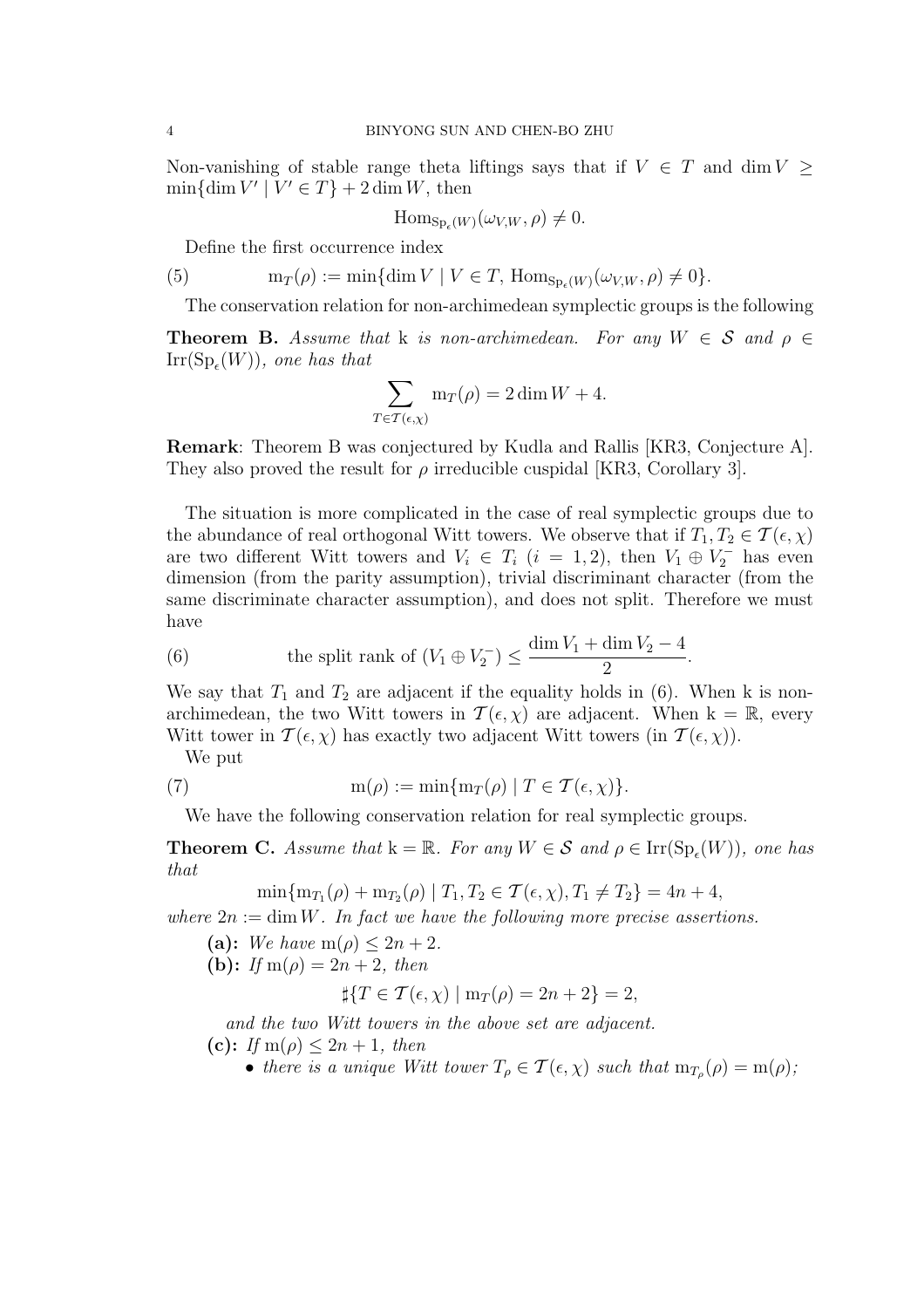• there exists a Witt tower  $T \in \mathcal{T}(\epsilon, \chi)$  adjacent to  $T_{\rho}$  such that

 $m_T(\rho) + m(\rho) = 4n + 4;$ 

• for all Witt towers  $T \in \mathcal{T}(\epsilon, \chi)$  different from  $T_{\rho}$ , one has that

 $m_T(\rho) + m(\rho) \ge 4n + 4,$ 

and the inequality is strict if T is not adjacent to  $T<sub>o</sub>$ .

Remarks: (a) A. Paul proved an analog of Kudla-Rallis's conjecture for unitaryunitary dual pair correspondence for  $k = \mathbb{R}$  [Pa, Conjecture 1.2], for a discrete series representation, or a representation irreducibly induced from a discrete series representation. Method of this article applies to general dual pairs, and in particular establishes the validity of [Pa, Conjecture 1.2] without any restrictions. (b) For complex symplectic groups, there is no conservation relation to formulate for the simple reason that there is only one Witt tower in  $\mathcal{Q}(\epsilon,\chi)$ .

To conclude this introduction, the authors would like to acknowledge the deep influence of the ideas of Kudla and Rallis [KR1, KR2, KR3] on this article. The proof of our results follows their approach closely. Our main contribution (Lemmas 3.2 and 5.4) is to pinpoint and to recognize the role of certain structure results about degenerate principal series representations, which fortunately can be read off from results in the existing literature. (Method of the current article, together with analogous results on degenerate principal series for other classical groups, will imply similar conservation relations for other dual pairs, which we will leave to the interested reader. The appropriate statements to be made are in [Mi], for example.) As pointed out by Kudla and Rallis [KR3], the conservation relations imply theta dichotomy phenomenon in the non-archimedean case ([KR3, Conjecture B]. Note that the latter was recently established by Zorn [Zo], and by Gan, Gross and Prasad [GGP]. Note also Harris, Kudla and Sweet [HKS] proved some important cases of theta dichotomy for unitary-unitary dual pair correspondence earlier. For  $k = \mathbb{R}$ , the corresponding (though more complicated) result was established by Adams and Babasch [AB, Corollary 5.3], using Vogan's version of the Langlands classification. The conservation relations proved in this article thus yield a shorter proof for [AB, Corollary 5.3], as one of the by-products.

### 2. Doubling method

Recall that W is a symplectic space over k, of dimension  $2n \geq 0$ . We form the symplectic space  $W := W \oplus W^-$  and note that  $\Delta := \{(w, w) \in W \oplus W^- \}$  is a Lagrangian subspace of W. Denote by  $P(\Delta)$  the parabolic subgroup of Sp(W) stabilizing ∆. Write

(8) 
$$
1 \to \{\pm 1\} \to P_{\epsilon}(\Delta) \to P(\Delta) \to 1
$$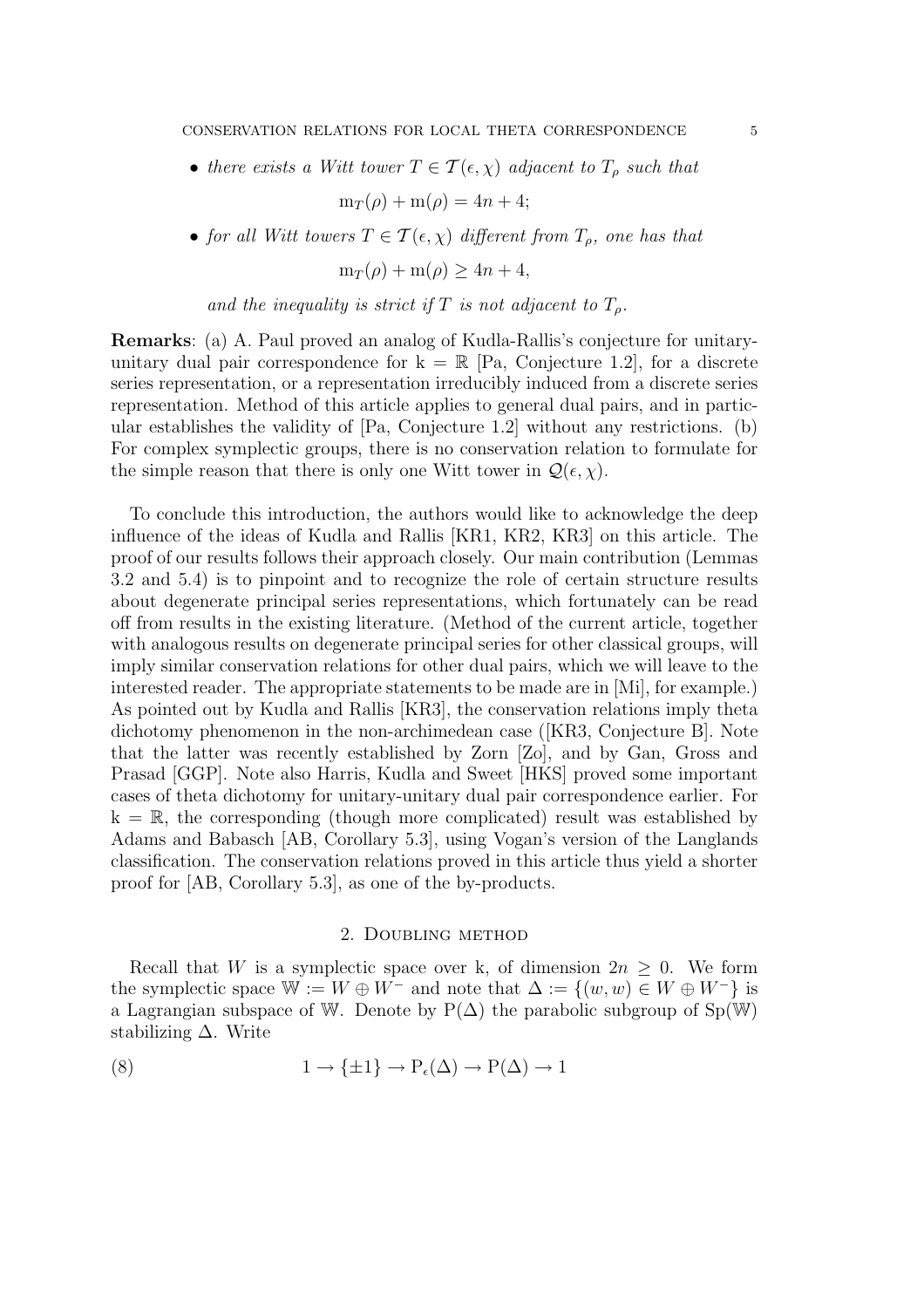for the topological central extension of  $P(\Delta)$  which is induced by the extension (1) (for W). Denote by  $|\cdot|_k$  the normalized absolute value on k. For ease of notation, we use  $|\cdot|$  to denote the following positive character on  $P_{\epsilon}(\Delta)$ :

$$
P_{\epsilon}(\Delta) \to P(\Delta) \xrightarrow{\text{restriction on } \Delta} GL(\Delta) \xrightarrow{\det} k^{\times} \xrightarrow{| \cdot |_k} \mathbb{R}^{\times}_{+}.
$$

For every  $V \in \mathcal{Q}(\epsilon, \chi)$ , recall that ([Ho2, Theorem 5.1]) there is a unique (up to scalar multiplication) nonzero (continuous in the archimedean case) linear functional  $\lambda_{V,\Delta}$  on  $\omega_{V,W}$  which is invariant under

$$
V \otimes \Delta \subset \mathbf{J}_{V,\mathbb{W}} = (\mathcal{O}(V) \times \mathrm{Sp}_{\epsilon}(\mathbb{W})) \ltimes ((V \otimes \mathbb{W}) \times k).
$$

It is invariant under  $O(V)$  by the definition of  $\omega_{V,W}$  in the Introduction.

By using the Schrodinger model of  $\omega_{V,W}$  ([Ho2, Part II], [MVW, Chapter 2]), one immediately has the following

**Lemma 2.1.** There is a unique character  $\chi_{\Delta}$  on  $P_{\epsilon}(\Delta)$ , which depends on  $\chi$  (and  $\psi$ ), such that

$$
\lambda_{V,\Delta}(p \cdot v) = \chi_{\Delta}(p)|p|^{\frac{\dim V}{2}} \lambda_{V,\Delta}(v), \quad p \in \mathcal{P}_{\epsilon}(\Delta), \ v \in \omega_{V,W}.
$$

for every  $V \in \mathcal{Q}(\epsilon, \chi)$ .

For  $s \in \mathbb{C}$ , define the following normalized degenerate principal series representation of  $\mathrm{Sp}_{\epsilon}(\mathbb{W})$ :

$$
I_{\chi}(s) := \{ f \in C^{\infty}(\mathrm{Sp}_{\epsilon}(\mathbb{W})) \mid f(px) = \chi_{\Delta}(p)|p|^{s + \frac{2n+1}{2}} f(x), \ p \in \mathrm{P}_{\epsilon}(\Delta), \ x \in \mathrm{Sp}_{\epsilon}(\mathbb{W}) \}.
$$

Under right translations, this is a smooth genuine representation of  $Sp_{\epsilon}(\mathbb{W})$ .

The functional  $\lambda_{V,\Delta}$  induces a  $Sp_{\epsilon}(\mathbb{W})$ -intertwining map

$$
\Phi: \omega_{V,\mathbb{W}} \rightarrow I_{\chi}(\frac{\dim V}{2} - \frac{2n+1}{2}),
$$
  

$$
v \mapsto (g \mapsto \lambda_{V,\Delta}(g \cdot v)).
$$

Denote by  $R_W(V)$  the image of  $\Phi$  (equipped with the quotient topology in the archimedean case):

(9) 
$$
R_{W}(V) := \Phi(\omega_{V,W}) \subseteq I_{\chi}(\frac{\dim V}{2} - \frac{2n+1}{2}).
$$

Rallis and, Kudla and Rallis, prove that  $R_W(V)$  is the maximal (Hausdorff in the archimedean case) quotient of  $\omega_{V,W}$  on which  $O(V)$  acts trivially. See [Ra] and  $|KR1|$ .

Note that there is a unique continuous homomorphism

$$
Sp_{\epsilon}(W) \times Sp_{\epsilon}(W^{-}) \to Sp_{\epsilon}(\mathbb{W})
$$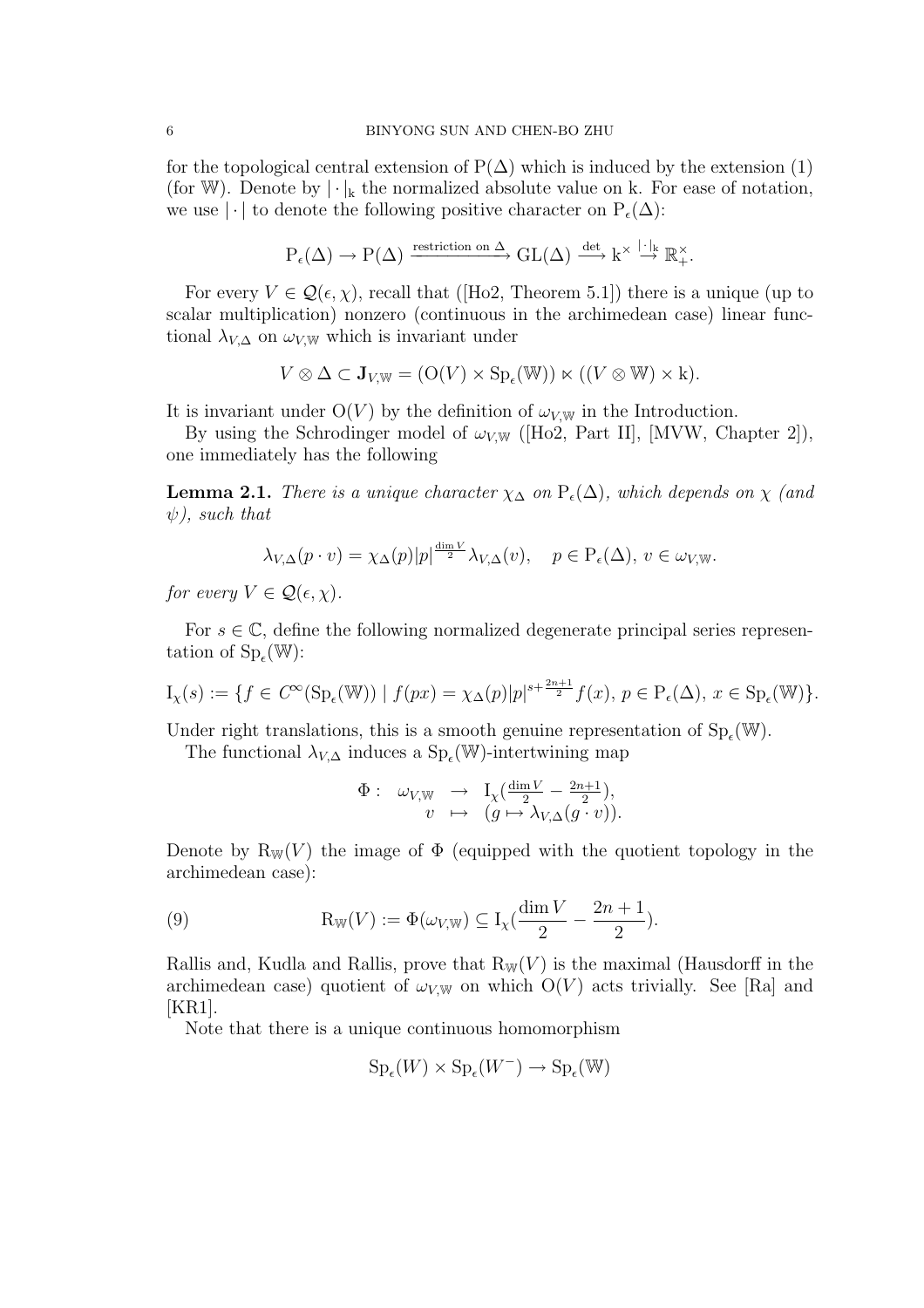which makes the diagrams in

$$
1 \longrightarrow {\pm 1} \times {\pm 1} \longrightarrow Sp_{\epsilon}(W) \times Sp_{\epsilon}(W^{-}) \longrightarrow Sp(W) \times Sp(W^{-}) \longrightarrow 1
$$
  
\n
$$
\downarrow \qquad \qquad \downarrow
$$
  
\n
$$
1 \longrightarrow {\pm 1} \longrightarrow Sp_{\epsilon}(W) \longrightarrow Sp(W) \longrightarrow 1
$$

commutative, where the first vertical arrow is the multiplication map. Therefore every representation of  $\text{Sp}_{\epsilon}(\mathbb{W})$  is a representation of  $\text{Sp}_{\epsilon}(W) \times \text{Sp}_{\epsilon}(W^{-})$  through the restriction.

Let  $\rho \in \text{Irr}(\text{Sp}_{\epsilon}(W))$  be as in the Introduction. Identify  $\text{Sp}_{\epsilon}(W^-)$  with  $\text{Sp}_{\epsilon}(W)$ in the obvious way and write  $\rho^{\vee} \in \text{Irr}(\text{Sp}_{\epsilon}(W^-))$  for the contragredient of  $\rho$ .

The following criterion for non-vanishing of theta lifting is, by now, quite standard [Ho1, Ra].

**Lemma 2.2.** For any  $V \in \mathcal{Q}(\epsilon, \chi)$ , we have

 $\text{Hom}_{\text{Sp}_{\epsilon}(W)}(\omega_{V,W}, \rho) \neq 0$ 

if and only if

$$
\mathrm{Hom}_{\mathrm{Sp}_{\epsilon}(W)\times\mathrm{Sp}_{\epsilon}(W^-)}(\mathrm{R}_\mathbb{W}(V),\rho\widehat{\otimes}\rho^\vee)\neq 0.
$$

Here and henceforth, " $\hat{\otimes}$ " stands for the completed projective tensor product if k is archimedean, and the algebraic tensor product if k is non-archimedean.

On the other hand, the theory of local Zeta integrals [PSR, LR] implies

**Lemma 2.3.** For any  $s \in \mathbb{C}$ , we have

$$
\mathrm{Hom}_{\mathrm{Sp}_{\epsilon}(W)\times\mathrm{Sp}_{\epsilon}(W^-)}(\mathrm{I}_{\chi}(s),\rho\widehat{\otimes}\rho^{\vee})\neq 0.
$$

3. Two results on degenerate principal series representations

**Lemma 3.1.** Let  $m \geq 2n + 1$  be an integer with parity  $\epsilon$ , then

$$
\sum_{V \in \mathcal{Q}(\epsilon,\chi), \dim V = m} \mathcal{R}_{\mathbb{W}}(V) = I_{\chi}(\frac{m}{2} - \frac{2n+1}{2}).
$$

Consequently for any  $\rho \in \text{Irr}(\text{Sp}_{\epsilon}(W))$ , we have

$$
m(\rho)\leq\begin{cases} 2n+1, & \epsilon=1,\\ 2n+2, & \epsilon=0. \end{cases}
$$

*Proof.* The first assertion is in [KR2] (non-archimedean) and [LZ1, LZ2] (archimedean). The rest follows immediately from the first assertion and Lemma 2.2.

For symplectic groups, the key observation of this article is the following lemma, which can be read off from [KR2, Introduction] (non-archimedean) and [LZ1, Section 4]  $(k = \mathbb{R})$ .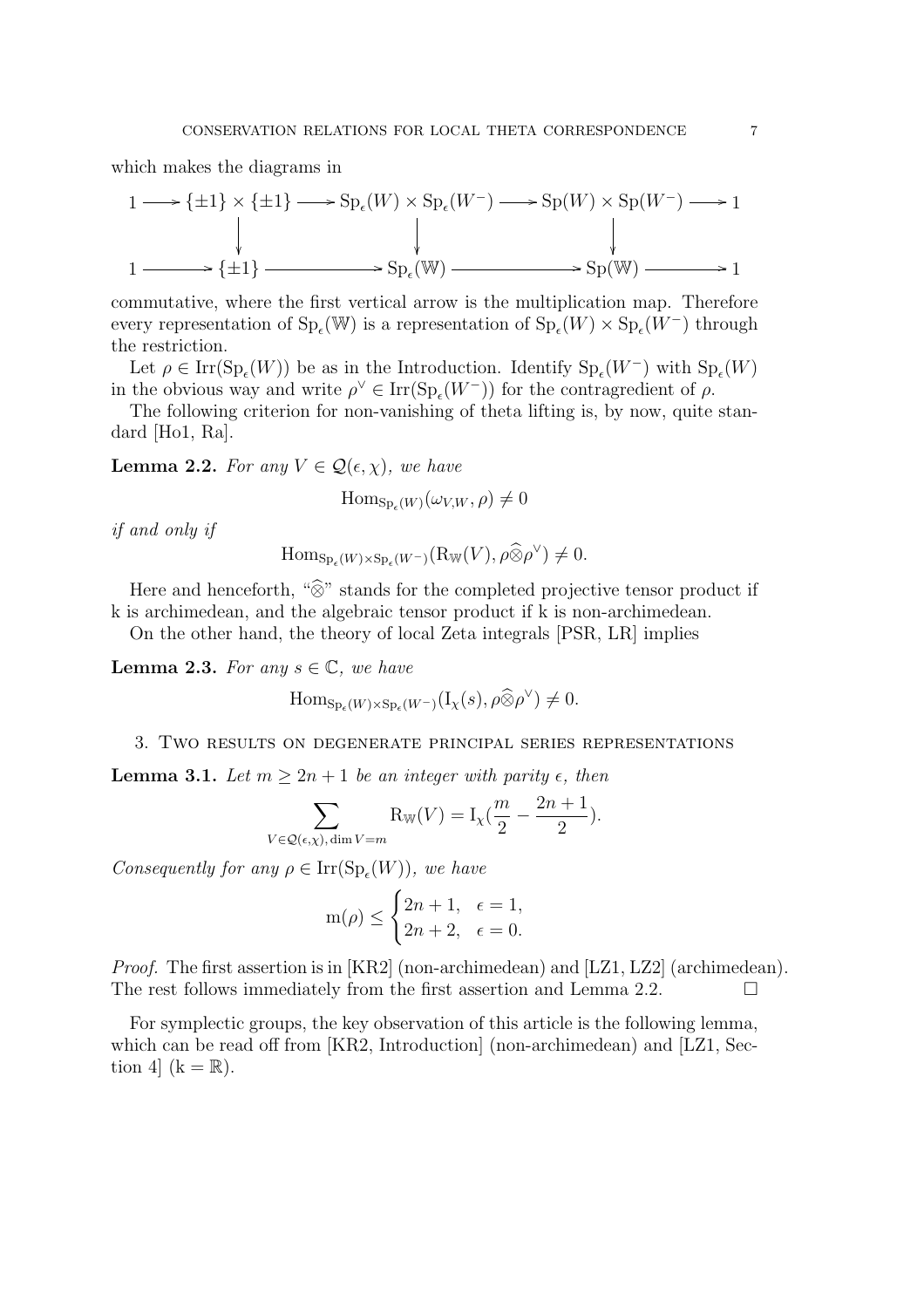**Lemma 3.2.** Assume that k is not isomorphic to  $\mathbb{C}$ . Let  $V_1 \in \mathcal{Q}(\epsilon, \chi)$  with  $m_1 :=$  $\dim V_1 \geq 2n+1$ . Then as  $\text{Sp}_{\epsilon}(\mathbb{W})$ -representations,

$$
\frac{I_{\chi}(\frac{m_1}{2} - \frac{2n+1}{2})}{\sum_{V \in \mathcal{Q}(\epsilon,\chi), \dim V = m_1, V \ncong V_1} R_{\mathbb{W}}(V)}
$$
\n
$$
\cong \begin{cases} R_{\mathbb{W}}(V_1'), & if there exists a quadratic space V_1' of dimension 4n + 2 - m_1 \\ & which belongs to the same Witt tower as V_1; \\ 0, & otherwise. \end{cases}
$$

#### 4. Proof of conservation relation for symplectic groups

We start with the following result of Kudla and Rallis [KR3, Lemma 4.2] (nonarchimedean) and of Loke [LL, Theorem 1.2.1]  $(k = \mathbb{R})$ . Recall that a quadratic space  $V \in \mathcal{Q}(\epsilon, \chi)$  is called quasi-split if its split rank  $\geq \frac{\dim V - 2}{2}$  $\frac{V-2}{2}$ .

**Lemma 4.1.** Assume that  $\epsilon$  is even. If  $V \in \mathcal{Q}(\epsilon, \chi)$  is not quasi-split, then

 $\text{Hom}_{\text{Sp}_{\epsilon}(W)}(\omega_{V,W}, \mathbb{C}) \neq 0$ 

implies that V has split rank  $\geq 2n$ , in particular dim  $V \geq 4n + 4$ . Here C stands for the unique one-dimensional genuine representation of  $\mathrm{Sp}_{\epsilon}(W)$ .

The following result is also known, at least in the non-archimedean case ([KR3, Theorem 3.8]). We include a proof for the sake of completeness.

**Lemma 4.2.** Let  $T_1, T_2 \in \mathcal{T}(\epsilon, \chi)$  be two different Witt towers. Then

 $m_{T_1}(\rho) + m_{T_2}(\rho) \ge 4n + 4.$ 

*Proof.* For  $i = 1, 2$ , let  $V_i \in \mathcal{Q}(\epsilon, \chi)$  be such that  $m_{T_i}(\rho) = \dim V_i$  and

(10) 
$$
\operatorname{Hom}_{\operatorname{Sp}_{\epsilon}(W)}(\omega_{V_i,W}, \rho) \neq 0.
$$

Then  $V_1 \oplus V_2^-$  has even dimension, trivial discriminant character, and does not split. By  $(6)$ , it is not quasi-split.

Recall [MVW] that (10) for  $i = 2$  is equivalent to

(11) 
$$
\operatorname{Hom}_{\operatorname{Sp}_{\epsilon}(W)}(\omega_{V_2^-,W},\rho^{\vee}) \neq 0.
$$

Combining (10) for  $i = 1$  and (11), we get

$$
\mathrm{Hom}_{\mathrm{Sp}_{\epsilon_0}(W)}(\omega_{V_1 \oplus V_2^-,W},\mathbb{C}) \neq 0.
$$

Here  $\epsilon_0 := 0 \in \mathbb{Z}/2\mathbb{Z}$ . Since  $V_1 \oplus V_2^-$  is not quasi-split, we conclude from Lemma 4.1 that dim  $V_1$  + dim  $V_2 \ge 4n + 4$ . The result follows.

**Lemma 4.3.** Assume that  $k$  is not isomorphic to  $\mathbb{C}$ . Then there are two different  $T_1, T_2 \in \mathcal{T}(\epsilon, \chi)$  such that

$$
m_{T_1}(\rho) + m_{T_2}(\rho) \le 4n + 4.
$$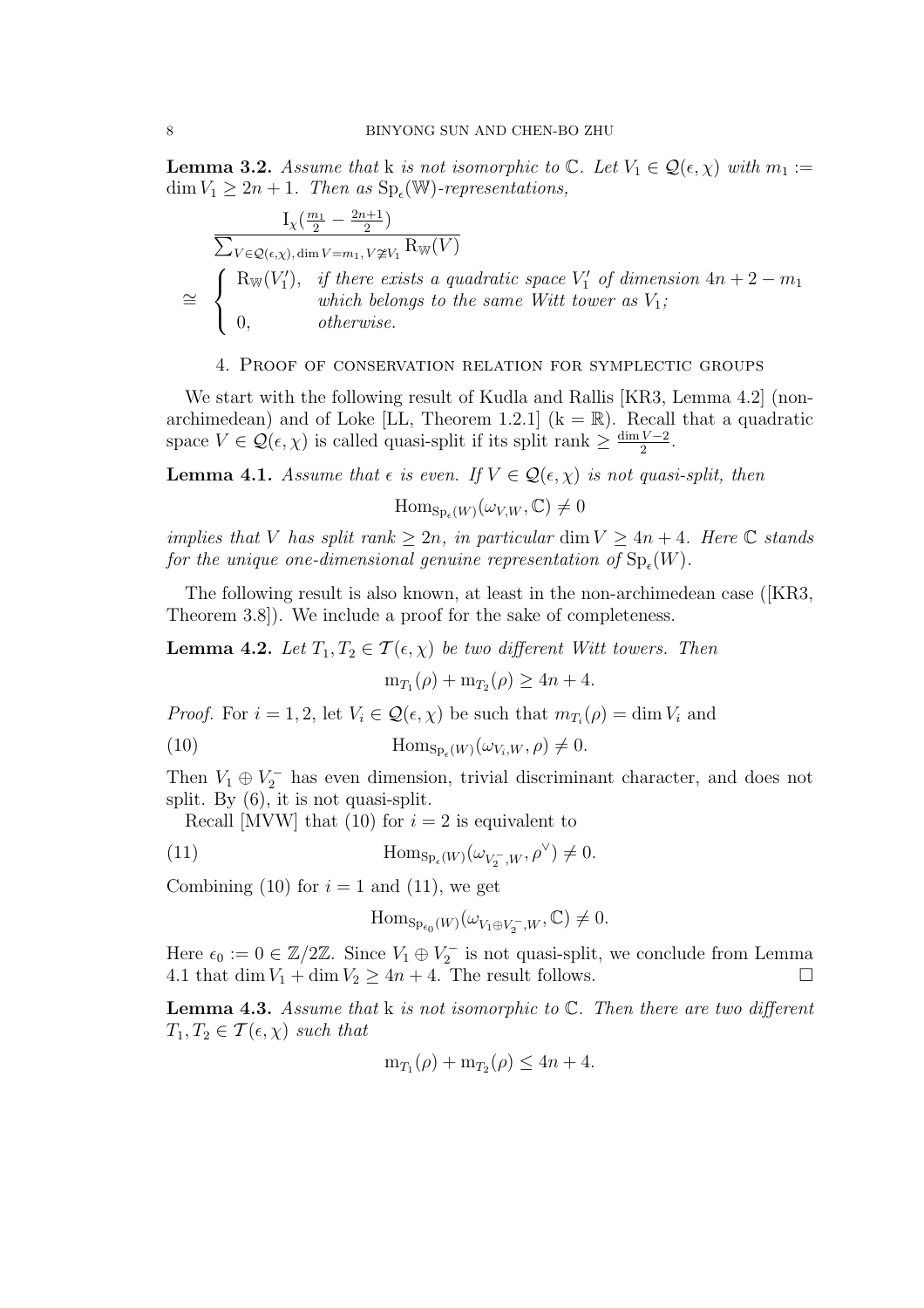*Proof.* Pick a quadratic space  $V_0 \in \mathcal{Q}(\epsilon, \chi)$  so that

$$
\dim V_0 = m(\rho) \quad (\le 2n+2) \quad \text{and} \quad \text{Hom}_{\text{Sp}_{\epsilon}(W)}(\omega_{V_0,W}, \rho) \ne 0.
$$

From Lemma 2.3, we may pick a nonzero element  $\mu$  in

$$
\mathrm{Hom}_{\mathrm{Sp}_{\epsilon}(W)\times\mathrm{Sp}_{\epsilon}(W^-)}(\mathrm{I}_{\chi}(\frac{4n+4-\mathrm{m}(\rho)}{2}-\frac{2n+1}{2}),\rho\widehat{\otimes}\rho^{\vee}).
$$

Denote by  $V_1$  the quadratic space of dimension  $4n + 4 - m(\rho)$  which belongs to the same Witt tower as  $V_0$ . It suffices to show that there is a quadratic space  $V \in \mathcal{Q}(\epsilon, \chi)$  such that dim  $V = \dim V_1$ ,  $V \not\cong V_1$  and  $\mu$  does not vanish on  $R_W(V)$ . Suppose this is not the case, then  $\mu$  factors to a nonzero linear map on

$$
\frac{\mathrm{I}_{\chi}(\frac{4n+4-\mathrm{m}(\rho)}{2}-\frac{2n+1}{2})}{\sum_{V\in\mathcal{Q}(\epsilon,\chi),\,\dim V=4n+4-\mathrm{m}(\rho),\,V\not\cong V_1}\mathrm{Rw}(V)}.
$$

This is impossible by Lemma 3.2 and the minimality in the definition of  $m(\rho)$ .  $\Box$ 

**Lemma 4.4.** If  $T_1, T_2 \in \mathcal{T}(\epsilon, \chi)$  are two different Witt towers so that

$$
m_{T_1}(\rho) + m_{T_2}(\rho) = 4n + 4,
$$

then  $T_1$  and  $T_2$  are adjacent.

*Proof.* Let  $V_1 \in T_1$  and  $V_2 \in T_2$  be quadratic spaces such that

$$
\dim V_1 + \dim V_2 = 4n + 4,
$$

and

$$
\mathrm{Hom}_{\mathrm{Sp}_{\epsilon}(W)}(\omega_{V_i,W}, \rho) \neq 0, \quad i = 1, 2.
$$

As in the proof of Lemma 4.2, the quadratic space  $V_1 \oplus V_2^-$  must have split rank  $\geq 2n$ . Together with dim  $V_1 + \dim V_2 = 4n + 4$ , this implies that  $T_1$  and  $T_2$  are adjacent.

Theorem B and Theorem C now follow by combining Lemmas 3.1, 4.2, 4.3 and 4.4.

## 5. The case of orthogonal groups

The proof of conservation relation for orthogonal groups is similar to that for symplectic groups, though technically less complicated. We will be contented to sketch a proof in this section.

Let  $V \in \mathcal{Q}(\epsilon, \chi)$  be a quadratic space over k of dimension  $m \geq 0$ . As in the symplectic case, we form the quadratic space  $V := V \oplus V^-$  and note that  $\nabla := \{(v, v) \in V \oplus V^-\}$  is a maximal isotropic subspace of V. Denote by  $P(\nabla)$ the parabolic subgroup of  $O(V)$  stabilizing  $\nabla$ . Again, we simply use  $|\cdot|$  to denote the following positive character on  $P(\nabla)$ :

$$
P(\nabla) \xrightarrow{\text{restriction on }\nabla} GL(\nabla) \xrightarrow{\det} k^{\times} \xrightarrow{|\cdot|_k} \mathbb{R}^{\times}_+.
$$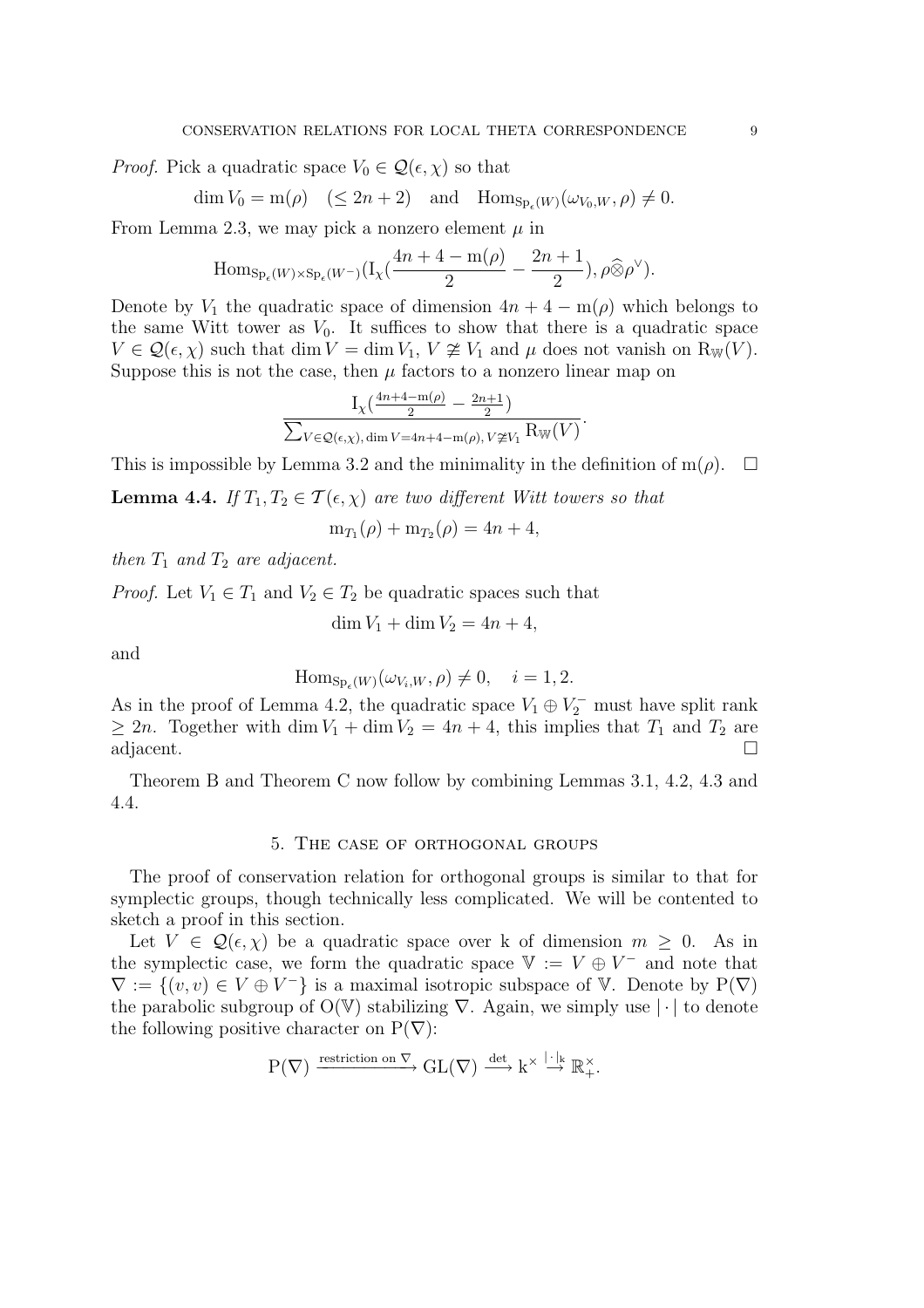Denote by  $\lambda_{\nabla,W}$  the unique (up to scalar multiplication) nonzero (continuous in the archimedean case) linear functional on  $\omega_{V,W}$  which is invariant under

$$
\nabla \otimes W \subset \mathbf{J}_{V,W} = (\mathcal{O}(\mathbb{V}) \times \mathrm{Sp}_{\epsilon_0}(W)) \ltimes ((\mathbb{V} \otimes W) \times k).
$$

Here  $\epsilon_0 := 0 \in \mathbb{Z}/2\mathbb{Z}$ .

By using the Schrodinger model of  $\omega_{V,W}$  ([Ho2, Part II], [MVW, Chapter 2]), one immediately has the following

**Lemma 5.1.** The functional  $\lambda_{\nabla,W}$  transforms through the unique genuine character under the action of  $\mathrm{Sp}_{\epsilon_0}(W)$ , and satisfies

$$
\lambda_{\nabla,W}(p \cdot v) = |p|^{\frac{\dim W}{2}} \lambda_{\nabla,W}(v), \quad p \in \mathcal{P}(\nabla), \ v \in \omega_{\mathbb{V},W}.
$$

For  $s \in \mathbb{C}$ , define the normalized degenerate principal series representation of  $O(V)$ :

$$
J(s) := \{ f \in C^{\infty}(\mathcal{O}(\mathbb{V})) \mid f(px) = |p|^{s + \frac{m-1}{2}} f(x), \ p \in \mathcal{P}(\nabla), \ x \in \mathcal{O}(\mathbb{V}) \}.
$$

Under right translations, this is a smooth representation of  $O(V)$ .

The functional  $\lambda_{\nabla,W}$  induces a O(V)-intertwining map

$$
\Psi: \omega_{\mathbb{V},W} \rightarrow J(\frac{\dim W}{2} - \frac{m-1}{2}),
$$
  

$$
v \mapsto (g \mapsto \lambda_{\nabla,W}(g.v)).
$$

Denote by  $R_V(W)$  the image of  $\Psi$  (equipped with the quotient topology in the archimedean case):

(12) 
$$
R_V(W) =: \Psi(\omega_{V,W}) \subseteq J(\frac{\dim W}{2} - \frac{m-1}{2}).
$$

Rallis [Ra] proves that  $R_V(W)$  is the maximal (Hausdorff in the archimedean case) quotient of  $\omega_{V,W}$  on which  $\text{Sp}_{\epsilon_0}(W)$  acts through the genuine character. See [Zhu] for the archimedean case.

Again we have the following criterion for non-vanishing of theta lifting [Ho1, Ra].

**Lemma 5.2.** For any  $W \in \mathcal{S}$ , we have

$$
\operatorname{Hom}_{\mathcal{O}(V)}(\omega_{V,W}, \pi) \neq 0
$$

if and only if

$$
\mathrm{Hom}_{\mathrm{O}(V)\times \mathrm{O}(V^-)}(\mathrm{R}_{\mathbb{V}}(W),\pi\widehat{\otimes}\pi^{\vee})\neq 0.
$$

Again the theory of local Zeta integrals [PSR, LR] implies that

**Lemma 5.3.** For any  $s \in \mathbb{C}$ , we have

$$
\mathrm{Hom}_{\mathrm{O}(V)\times \mathrm{O}(V^-)}(\mathrm{J}(s),\pi\widehat{\otimes}\pi^\vee)\neq 0.
$$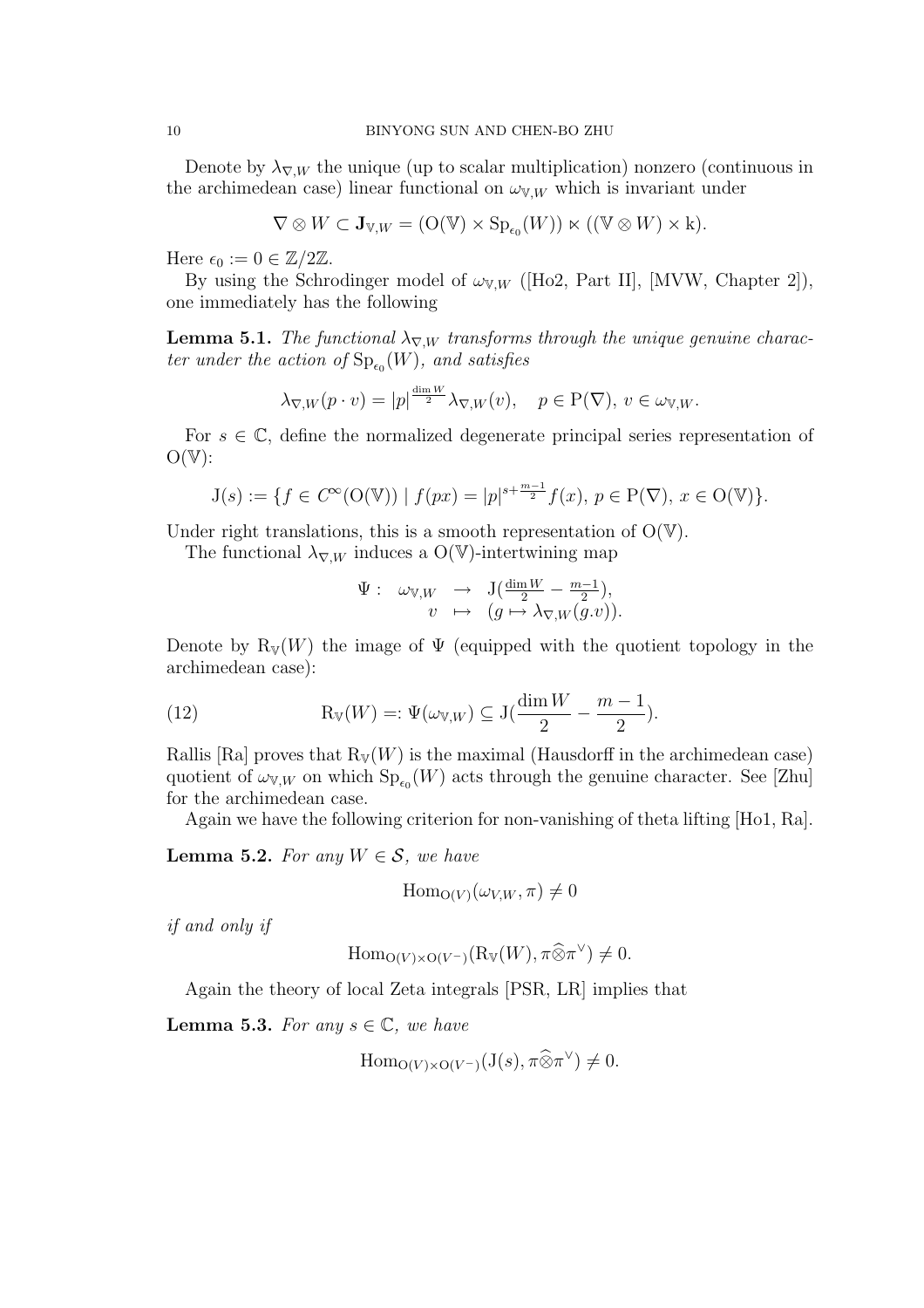From the non-vanishing of stable range theta liftings, we clearly have

$$
0 \leq n(\pi), n(\pi \otimes \det) \leq m.
$$

We also recall the well-known fact that the first occurrence index of the determinant character of  $O(V)$  is m. See for example, [Ra, Appendix] and [PP, Appendix] C]. Similar to the proof of Lemma 4.2, this implies that

$$
n(\pi) + n(\pi \otimes \det) \geq m.
$$

For orthogonal groups, the key observation of this article is the following

**Lemma 5.4.** Assume that dim  $W \ge m - 1$ , then as  $O(V)$ -representations,

$$
J\left(\frac{\dim W}{2} - \frac{m-1}{2}\right) / R_V(W)
$$
  
\n
$$
\cong \begin{cases} R_V(W') \otimes \text{det}_V, & \text{if there exists a symplectic space } W' \\ 0, & \text{otherwise.} \end{cases}
$$

Here "dety" stands for the determinant character of  $O(V)$ .

Of course the condition that there exists a symplectic space  $W'$  of dimension  $2m - 2 - \dim W$  is simply  $\dim W \leq 2m - 2$ . We phrase it in this way with the sole purpose that the statements for orthogonal and symplectic groups will look parallel.

Proof. The assertion is clear from the results of Yamana [Ya, Corollary 8.8] (nonarchimedean), Lee [LL, Appendix]  $(k = \mathbb{R})$ , and Lee and Zhu [LZ2, Theorem 1]  $(k = \mathbb{C})$ .

We are now ready to prove Theorem A. The case of  $m = 0$  is trivial. So assume that  $m \geq 1$ . Without loss of generality, assume that  $n(\pi) \geq n(\pi \otimes \det)$ . If  $n(\pi) \leq m/2$ , then

$$
n(\pi) + n(\pi \otimes \det) \leq m
$$

and we are done. So assume that  $n(\pi) \ge (m+1)/2$  and let  $W_0 \in \mathcal{S}$  be a symplectic space of dimension  $2\ln(\pi) - 2 \ge m - 1 \ge 0$ . From Lemma 5.3, we may pick a nonzero element  $\mu$  in

$$
\operatorname{Hom}_{\mathcal{O}(V)\times \mathcal{O}(V^-)}(\mathcal{J}(\frac{\dim W_0}{2}-\frac{m-1}{2}), \pi \widehat{\otimes} \pi^{\vee}).
$$

Note that  $\mu$  vanishes on  $R_V(W_0)$ , by Lemma 5.2 and the minimality in the definition of  $n(\pi)$ . Thus it follows from Lemma 5.4 that  $\mu$  factors to a nonzero element of

$$
\text{Hom}_{O(V)\times O(V^-)}(\text{R}_{V}(W'_0)\otimes \text{det}_{V}, \pi\widehat{\otimes}\pi^{\vee})
$$
\n
$$
= \text{Hom}_{O(V)\times O(V^-)}(\text{R}_{V}(W'_0), (\pi\otimes \text{det})\widehat{\otimes}(\pi\otimes \text{det})^{\vee}).
$$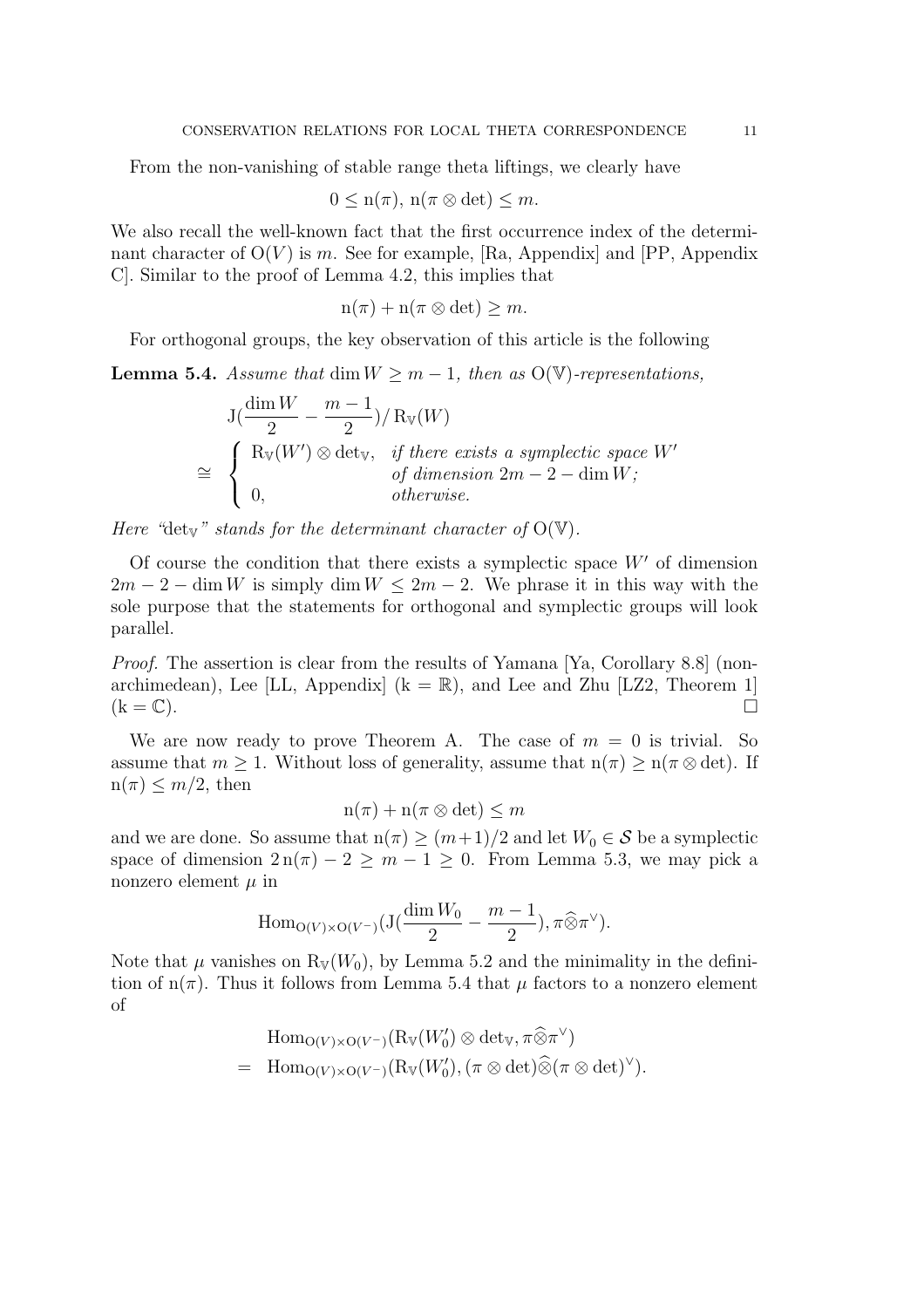Here  $W'_0 \in \mathcal{S}$  is the symplectic space of dimension  $2m-2-\dim W_0 \geq 0$ . Therefore

$$
n(\pi \otimes \det) \le m - 1 - \frac{\dim W_0}{2} = m - n(\pi)
$$

and we conclude the proof.

#### **REFERENCES**

- [AB] J. Adams and D. Barbasch, Genuine representations of the metaplectic group, Compositio Math. 113, (1998), 23–66.
- [Ca] W. Casselman, Canonical extensions of Harish-Chandra modules to representations of G, Can. J. Math. 41, (1989), 385-438.
- [du] F. du Cloux, Sur les reprsentations diffrentiables des groupes de Lie algbriques, Ann. Sci. Ecole Norm. Sup. 24 (1991), no. 3, 257-318.
- [HKS] M. Harris, S. S. Kudla, and J. Sweet, Theta dichotomy for unitary groups, J. Amer. Math. Soc. 9, (1996), 941–1004.
- [GGP] W.T. Gan, B.H. Gross, and D. Prasad, Symplectic local root numbers, central critical Lvalues, and restriction problems in the representation theory of classical groups, to appear in Asterisque.
- [Ho1] R. Howe,  $\theta$ -series and invariant theory, in Automorphic Forms, Representations and Lfunctions, Proc. Symp. Pure Math. 33, (1979), 275–285.
- [Ho2] R. Howe, The oscillator representation: algebraic and analytic preliminaries, unpublished notes.
- [Ho3] R. Howe, Transcending classical invariant theory, J. Amer. Math. Soc. 2, (1989), 535-552.
- [Ku] S. S. Kudla, Notes on the local theta correspondence, Lecture notes from the European School of Group Theory, 1996. http://www.math.toronto.edu/∼skudla/ssk.research.html.
- [KR1] S. S. Kudla and S. Rallis, Degenerate principal series and invariant distributions, Israel J. Math. 69, (1990), 25–45.
- [KR2] S. S. Kudla and S. Rallis, *Ramified degenerate principal series*, Israel J. Math. 78, (1992), 209-256.
- [KR3] S. S. Kudla and S. Rallis, On first occurrence in the local theta correspondence, in "Automorphic Representations, L-functions and Applications: Progress and Prospects", Ohio State Univ. Math. Res. Inst. Publ., vol. 11, 273–308. de Gruyter, Berlin (2005).
- [LL] H. Y. Loke, Howe quotients of unitary characters and unitary lowest weight modules, with an appendix by S. T. Lee, Represent. Theory 10 (2006), 21-47.
- [LR] E. M. Lapid and S. Rallis, On the local factors of representations of classical groups, in "Automorphic Representations, L-functions and Applications: Progress and Prospects", Ohio State Univ. Math. Res. Inst. Publ., vol. 11, 309–359. de Gruyter, Berlin (2005).
- [LZ1] S. T. Lee and C.-B. Zhu, *Degenerate principal series and local theta correspondence II*, Israel J. Math. 100 (1997), 29-59.
- [LZ2] S. T. Lee and C.-B. Zhu, *Degenerate principal series and local theta correspondence III:* the case of complex groups, J. Algebra 319, (2008), 336–359.
- [Mi] A. Minguez, The conservation relation for cuspidal representations, Math. Ann., DOI 10.1007/s00208-011-0636-5.
- [MVW] C. Moeglin, M.-F. Vigneras, and J.-L. Waldspurger, Correspondences de Howe sur un corps p-adic, Lecture Notes in Mathematics, vol. 1291, Springer-Verlag, 1987.
- [Pa] A. Paul, First occurrence for the dual pairs  $(U(p,q),U(r,s))$ , Canad. J. Math. 51, (1999), 636-657.